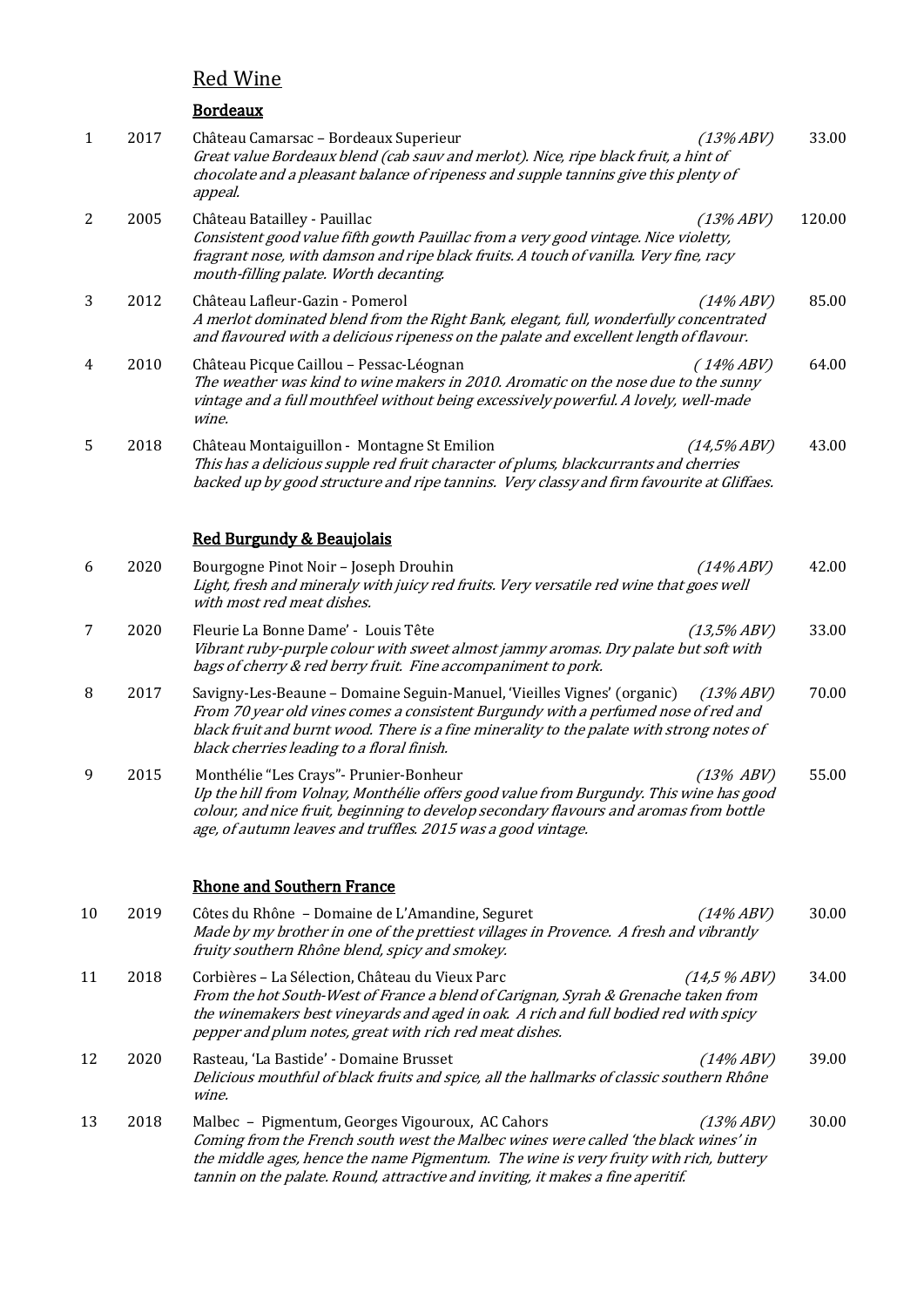## **Spain and Portugal**

| 14 | 2018 | Nature Tempranillio - Bodegas Pinuaga (100% organic)<br>(13,5%ABV)<br>South of Toledo you will find dynamic Esther Pinuaga, 3rd generation of her family to<br>run this Bodegas. A delicious expression of Spain's favourite grape; juicy, fruity and a<br>backbone of minerality. A great discovery for me.                            | 34.00  |
|----|------|-----------------------------------------------------------------------------------------------------------------------------------------------------------------------------------------------------------------------------------------------------------------------------------------------------------------------------------------|--------|
| 15 | 2014 | Rioja Crianza - Hacienda El Ternero<br>(13,5%ABV)<br>I am always on the lookout for good Rioja and I have found it with this delicious one.<br>The palate is soft with black cherries and plums combined with balsamic, liquorice,<br>black olive and toast notes from the time spent in oak.                                           | 42.50  |
| 16 | 2018 | Susana Sempre Roble - Mallorca<br>(12,5%ABV)<br>Packed full of hot Mallorcan sun-ripened red and black fruit character, a lovely full<br>bodied wine made from 55% Manto Negro, 30% Cabernet Sauvignon, 15% Merlot.                                                                                                                     | 34.00  |
| 17 | 2018 | A Descoberta Tinto (The Discovery Red) - Casa de Passarella-Dao, Portugal (14% ABV)<br>A pleasant discovery for me to, a lovely combination of three native Portuguese grape<br>varieties from a well established cellar. A medium bodied red, elegant and balanced<br>ripe red fruit driven wine.                                      | 30.00  |
|    |      | <b>Italy</b>                                                                                                                                                                                                                                                                                                                            |        |
| 18 | 2020 | Valpolicella DOC - Bertani<br>$(12\%$ ABV)<br>At its best, Valpolicella is one of Italy's most tempting light reds (12%). Always<br>reminding one of cherries, right down to the bitter-almond like finish of a cherry kernel.<br>Bertani are one of the best producers in the Veneto for Valpolicella.                                 | 34.00  |
| 19 | 2019 | (13,5%ABV)<br>Rosso di Toscana- Casa Brancaia<br>A feisty blend of Sangiovese, Merlot and Cabernet Sauvignon. A classy red with aromas<br>of berry fruit and tea notes. Full bodied with a long finish. Almost as good as being in<br>Tuscany.                                                                                          | 42.00  |
| 20 | 2019 | Rosso Conero DOC - Passo del Lupo, Fazi Battaglia<br>(13,5%ABV)<br>Untamed red from central Italy, a juicy mass of wild berries and red fruits, perfumed<br>with wildflowers. 85% Montepulciano, 15% Sangiovese. This Rosso Conero comes from<br>vineyards on the slopes of Monte Conero, near Ancona.                                  | 33.00  |
| 21 | 2021 | Primitivo Salento, Boheme - Puglia IGP<br>$(13\% ABV)$<br>Rich aromas of plum and black cherry with spicy notes of cracked black pepper. A<br>balanced wine with a velvety texture and intense black forest and damson fruits.                                                                                                          | 25.00  |
| 22 | 2017 | Barolo - Vigna del Gris, Conterno Fantino - Monforte d'Alba<br>$(15\% ABV)$<br>A very consistent producer of modern style Barolo from one of the best vineyards or<br>'sori' (slopes). Firm and graceful, more savoury than fruity. Great with something rich<br>like Beef Wellington and to take through to the cheese. 100% Nebbiolo. | 115.00 |
|    |      | <b>The Americas</b>                                                                                                                                                                                                                                                                                                                     |        |
| 23 | 2020 | Merlot Reserva - Vina Leyda, Leyda Valley, Chile<br>$(13\% ABV)$<br>This is a juicy, red fruit Merlot that makes for a great aperitif but will make a good<br>companion to a Sunday lunch as well as duck and lamb at dinner. A firm Gliffaes<br>favorite.                                                                              | 32.00  |
| 24 | 2019 | Estate Malbec - El Esteco, Calchaqui Valley, Argentin<br>$(14\% ABV)$<br>A concentrated Malbec with notes of blueberries, dried fruits, raisins, coffee and a<br>touch of herbaceousness. The vibrant palate has firm and juicy tannins.                                                                                                | 37.00  |
| 25 | 2018 | Wente Zinfandel - Beyer Ranch, Livermore Valley, California<br>$(14\% ABV)$<br>From the oldest family run winery in California comes this great Zinfandel with its deep<br>jammy flavours but without being too alcoholic (13.5%). Notes of dark cherry and<br>spices with a hint of vanilla from the ageing in neutral oak barrels.    | 40.00  |
| 26 | 2016 | Othello - Dominus Estate, Napa Valley, California<br>$(14,5\% ABV)$<br>A delicious Bordeux blend (Cab Sauv, Cab Franc & Petit Verdot) made under the                                                                                                                                                                                    | 65.00  |

watchful eye of the Moueix family. On the palate, creamy blackcurrant fruit layed with caramel and rich supple tanins. From the famed Napanook Vineyards, Yountville.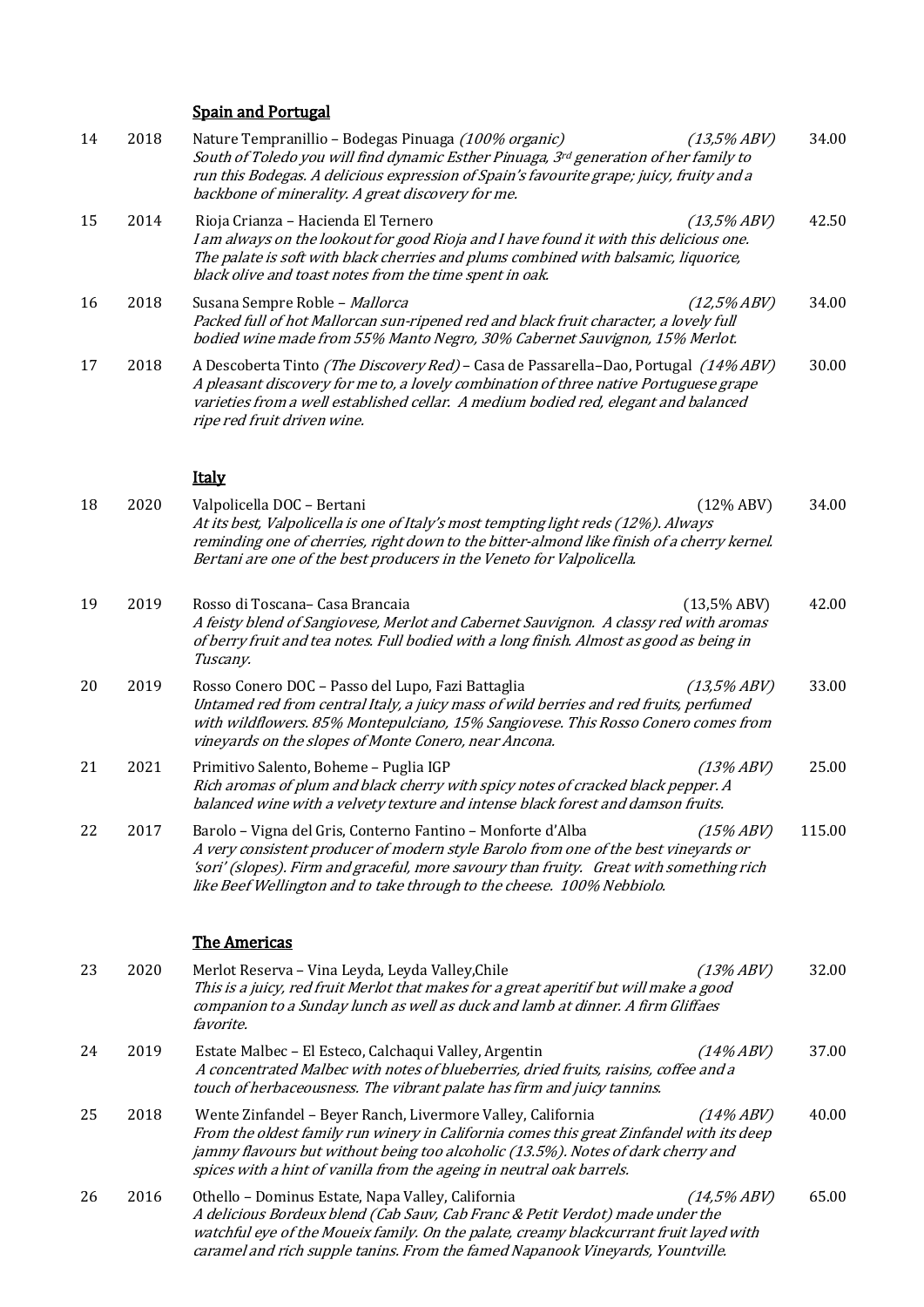27 2018 Cabernet Sauvignon -Ste. Michelle Vineyards, Columbia Valley, Washington(13,5% ABV) The first winery of Washington State, founded over 50 years ago. Good easy, drinking Cabernet Sauvignon that is plumy and robust enough to go well with read meats and blue cheese as well. 36.00

## **Australia and New Zealand**

| 29 | 2016 | Glatzer Amon-Ra Shiraz- Barossa Valley<br>The flagship wine from the famous Glatzer cellars. This shiraz needs time which is why<br>it's been in my cellar for 10 years. Wood smoke, mineral, scorched earth, Asian spices,<br>blueberry, and chocolate. Super-rich, dense, yet surprisingly light on its feet. | $(15\% ABV)$   | 80.00 |
|----|------|-----------------------------------------------------------------------------------------------------------------------------------------------------------------------------------------------------------------------------------------------------------------------------------------------------------------|----------------|-------|
| 30 | 2007 | Bishop Shiraz - Glaetzer - Barossa Valley<br>Sloes, vanilla & fruit cake on the nose with liquorice, chocolate and dark fruit flavours. A<br>gentle monster which has become highly sought after and something of a legend.                                                                                     | $(14,5\% ABV)$ | 46.00 |
| 31 | 2018 | Carrick Unravelled - Pinot Noir - Central Otago, New Zealand<br>Fresh flavours of cherries and soft leather - crisp on the palate, yet surprisingly soft.<br>Good example of the juicy, fruit-forward style of Pinot Noir that New Zealand does so<br>well.                                                     | $(14\% ABV)$   | 41.00 |
| 32 | 2016 | Chaffey Bros Wine Co - La Conquista! - South Australia<br>A frarant Mediterranean blend of Tempranillo, Grenache & Graciano. A riot of lavender<br>and thyme on the nose and burst of red berries in the mouth. Medium bodied.                                                                                  | $(14\% ABV)$   | 34.00 |
|    |      | <b>South Africa</b>                                                                                                                                                                                                                                                                                             |                |       |
| 33 | 2016 | Journey's End Estate- 'The Cape Doctor' - Stellenbosch<br>Cabernet Sauvignon driven Bordeaux blend that South African cellars pull off so well.<br>Named after the SE wind that keep the vineyards cool. Luch, ripe and fruity with hints of<br>spice.                                                          | (14,4%ABV)     | 48.00 |
| 34 | 2016 | Cape Elevation Vineyards - 'The Compass' - Elgin<br>$(14\% ABV)$<br>From the cooler climates of Elgin this wine is an elegant, claret style wine with delicious<br>sweet fruit, good freshness and well-balanced oak. A new project for a well know SA<br>wine maker, Mark Dendy-Young.                         |                | 45.00 |
| 35 | 2018 | Sutherland Pinot Noir - Elgin<br>$(14\% ABV)$<br>South Africa is getting very good with Pinot now, and Brian Webb is one of the best. The<br>wine is light and clean, with earthy wild strawberry and raspberry flavours, and a<br>perfumed and elegant finish. A good choice with lamb.                        |                | 40.00 |
| 36 | 2020 | Bosstock Pinotage MAN Family Wines - Klapmuts, StellenBosch<br>Pinotage is a cross of Pinot Noir and Cinsaut and pretty much grown only in South<br>Africa. Deep ruby red in the glass, it's bold and juicy with red-berry fruit flavours and a<br>touch of sweet oak spice. Deliciously moreish.               | (13,5%ABV)     | 28.00 |
|    |      | <b>Half Bottles</b>                                                                                                                                                                                                                                                                                             |                |       |
| 37 | 2018 | Montagne St Émilion - Château Montaiguillon - 1/2<br>Fine, easy drinking St Émilion, now at its peak.                                                                                                                                                                                                           | $(14,5\%ABV)$  | 23.00 |
| 38 | 2018 | Séguret, Côtes du Rhone Villages - Domaine de L'Amandine - 1/2<br>A well-made, hearty Grenache & Syrah blend.                                                                                                                                                                                                   | $(14,5\% ABV)$ | 21.00 |
| 39 | 2019 | Valpolicella DOC - Bertanni - 1/2<br>From one of the most consistent wineries in the Veneto. Berry fruit & a spicey nose.                                                                                                                                                                                       | $(12\% ABV)$   | 21.00 |
| 40 | 2017 | Rioja Crianza - Ramon Bilbao - ½<br>Nice mix of fruit and oak in this well-balanced Rioja.                                                                                                                                                                                                                      | $(14\% ABV)$   | 19.00 |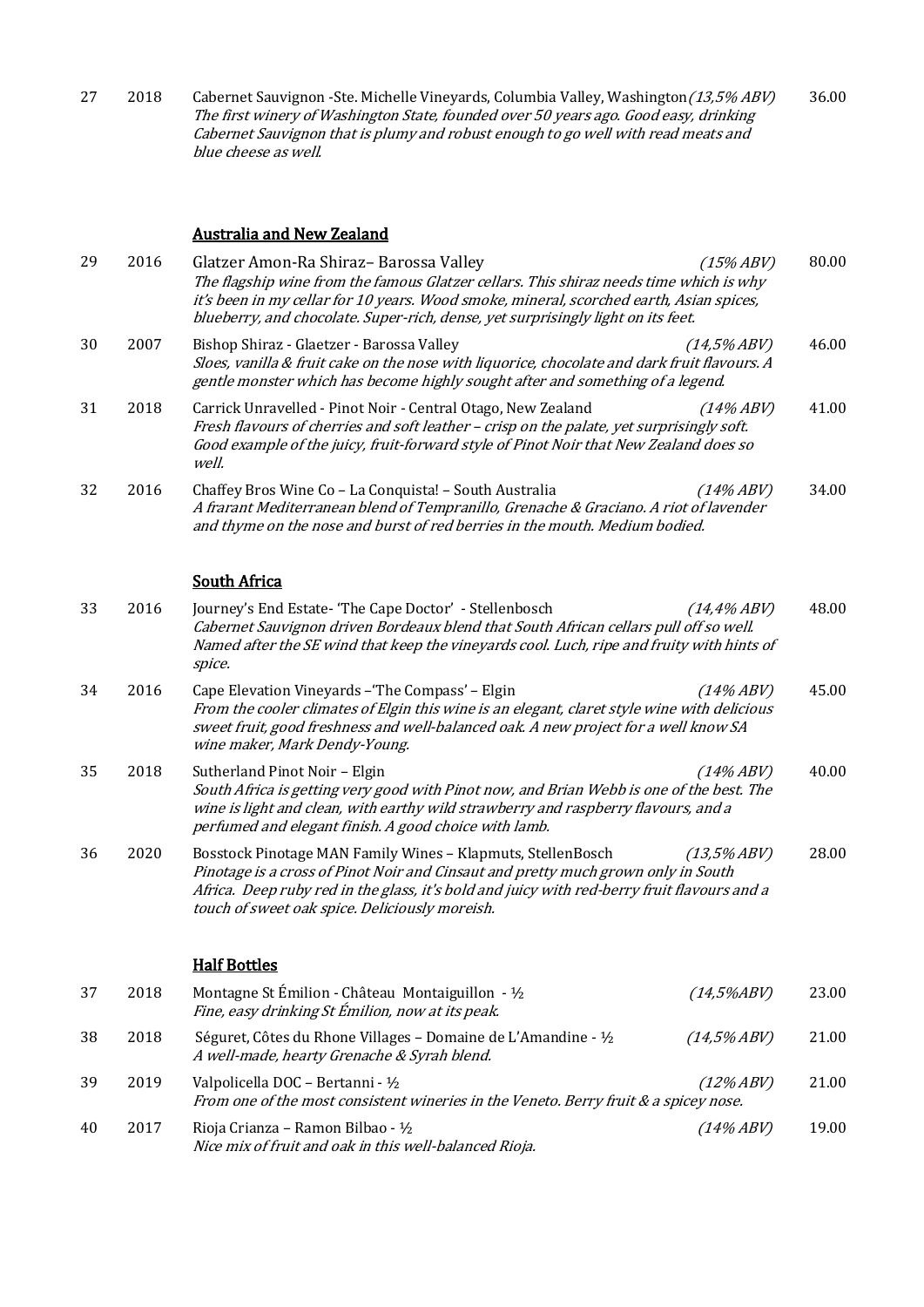# White Wine

#### Bordeaux

41 2018 Bordeaux Sec – Le G de Château Guiraud (14% ABV) Never underestimate the fine whites from Bordeaux. A 50:50 blend of Sauvignon  $\&$ Semeillion make for a dry, crisp and refreshing wine. A cedar, herbal nose is followed by a savoury oak palette with hints of lemon and melon. 38.00

#### **White Burgundy**

- 42 2019 Pouilly-Fuissé Domaine Guerrin & Fils **Comee Comee Comee Comee Comee Comee Comee Comee Comee Comee Comee Comee Comee Comee Comee Comee Comee Comee Comee Comee Comee Comee Comee Comee Comee Comee Comee Comee Comee** Pouilly-Fuissé remains a firm favourite, always well balanced and so versatile with all fish and white meat dishes, hot or cold. 46.00 43 2020 Bourgogne Chardonnay – Maison Joseph Drouhin (13% ABV) Fruity and lively, This is a classical white Burgundy . The colour is golden yellow, with a greenish glint. The aromas are reminiscent of fresh grapes and green almonds with an elegant texture. 37.00 44 2019 Chablis Vieilles Vignes – Domaine Gautheron (12,5% ABV) Traditional Chablis from old vines, fermented and matured in stainless steel vats to preserve the fresh steely flavours. It has fresh, floral aromas with notes of citrus and green apples. Well balanced, with a silky mouthfeel and a fresh acidity and a long and lingering finish. 48.00 45 2018 Montagny 1er Cru Les Basset - Domaine Laurent Cognard (13,5% ABV) Laurent Cognard is extremely excited about his 2017s and believes his Montagny 64.00
- Premier Cru Les Bassets is the best he has ever made from this particular vineyard. Fresh, semi-tropical fruit on the nose, rich, grilled and really intense, leading to a ripe, juicy palate.

Loire

- 46 2020 Muscadet sur Lie-'Cuvée Prestige' Clos de la Fine-Domaine des Herbauges (12,5% ABV) A single vineyard bottling from a perfectionist winemaker. Perfect with fish and seafood of course. 28.50
- 47 2019 Vouvray Clos le Vigneau Château Gaudrelle (13% ABV) A classic Vouvray in the "sec-tendre" style with just the right amount of residual sugar to balance out the racy acidity of the Chenin Blanc grape. Too often overlooked, well made and delicious. 44.00
- 48 2017 Menetou-Salon Morogues, Le Petit Clos Jean-Max Roger (12,5% ABV) Menetou-Salon borders Sancerre and produces superb Sauvignon Blancs to rival its more famous neighbour. A wine with an intense mineral core overlaid with succulent white fruits and a fragrant, herbaceous character. 45.00

#### Rhone and the South

- 49 2020 Viognier Leduc IGP Pays d'Oc Languedoc (13% ABV) Fruity yet fresh and perfumed with aromatic summer fruits such as peaches and apricots. A light wine at 13% makes it a perfect apertief. 28.00
- 50 2020 Marsanne/Viognier – La Cabane Reserve – IGP Pays d'Oc (12,5% ABV) A fresh and aromatic wine with juicy fruit made from soft-pressed Marsanne & Viognier grapes. It is crisp but easy going and represents the best of modern French wine making 26.00
- 51 2020 Domaine Pey Blanc No 1 Rosé Coteaux d'Aix-en-Provence (12,5% ABV) An attractive nose with white flowers and hints of exotic fruits leads to an elegant palate with red fruits and citrus flavours. 42.00

#### Germany and The Alsace

52 2020 Pinot Gris – Cuvée Rene, Dopff & Irion – Alsace (14% ABV) Ripe, juicy white with honeyed fruit, good weight and an attractive streak of fresh, lemony acidity. Alsace Pinot Gris is very different to that produced elsewhere, having more weight and flavour. This is what the Italians call Pinot Grigio but their style is much lighter. 35.00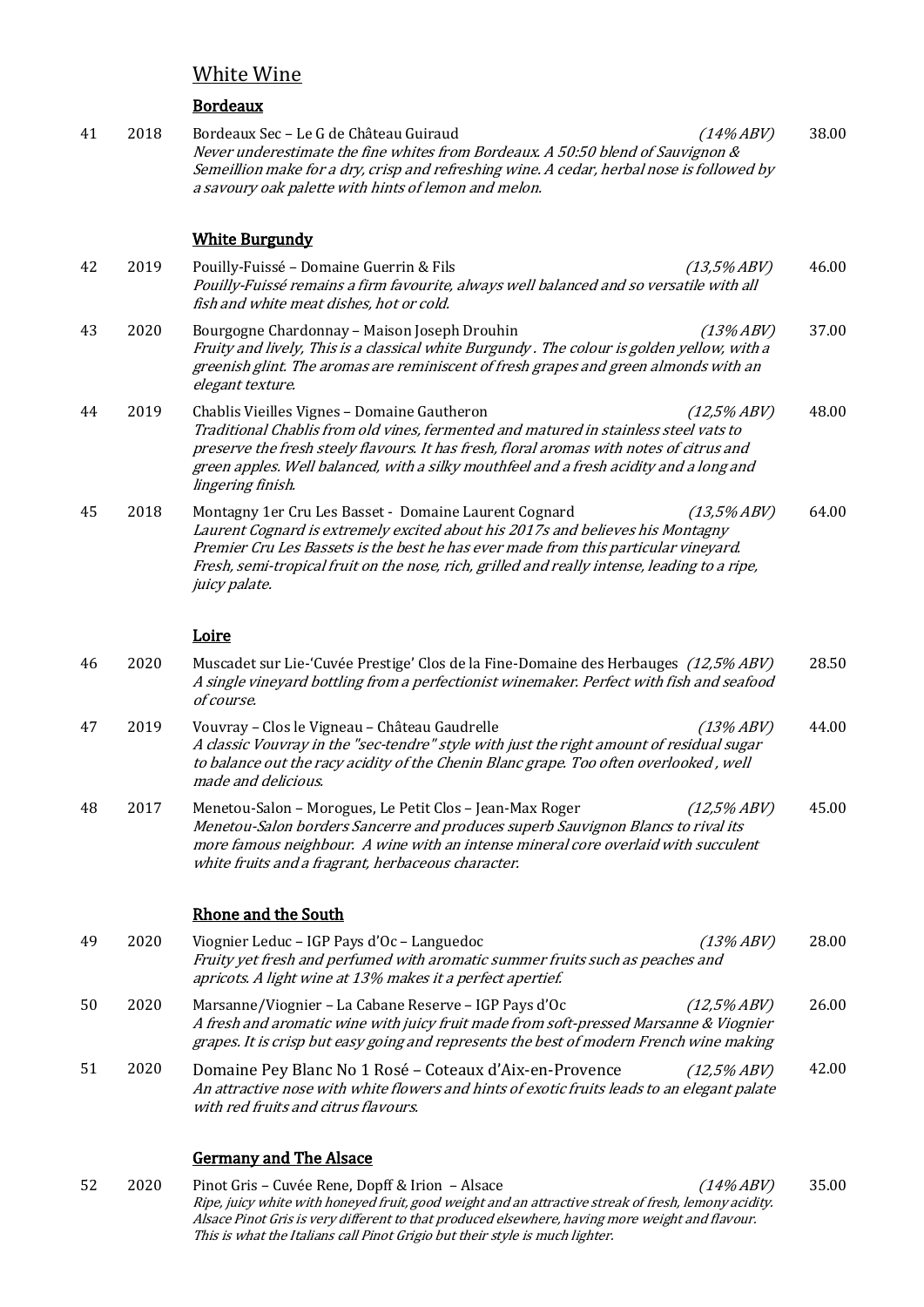| 53 | 2019 | Kalkmergel Riesling Trocken - Rings - Pfalz<br>$(12\% ABV)$<br>The estate wine from a highly regarded young family team. Fine, precise, grapefruit<br>scented Riesling, mouth filling and racy with citrusy flavours and a long finish. Organic.                                                   | 42.00 |
|----|------|----------------------------------------------------------------------------------------------------------------------------------------------------------------------------------------------------------------------------------------------------------------------------------------------------|-------|
|    |      | <b>Italy</b>                                                                                                                                                                                                                                                                                       |       |
| 54 | 2020 | Grillo DOC - Kabrilla - Sardinia<br>$(13\% ABV)$<br>All blossom and orange peel then a long, dry finish make this a fascinating wine which<br>shows the Grillo grape's full potential. Some of the grapes come from the tiny island of<br>Mozia with the majority coming from Sicily itself.       | 31.00 |
| 55 | 2020 | Moscato di Noto DOC - Planeta Wines - Sicily<br>(13,5%ABV)<br>Made from 100% Moscato Bianco this is dry and beautifully perfumed, think wild<br>flowers and jasmine. A good lively finish making a perfect aperitif or a fine match to<br>most fish dishes. Good with smoked salmon sandwiches to. | 38.00 |
| 56 | 2020 | Gavi di Gavi - Ascheri - Piemonte<br>$(13\% ABV)$<br>From the lower cool slopes of the Ligurian Alps the Cortese grapes make a crisp and<br>refreshing white. Lemons and minerals on the nose followed by a fresh palate with<br>medium body and no oak. Drink with fish or as an aperitif.        | 39.00 |
|    |      | <b>Spain &amp; Portugal</b>                                                                                                                                                                                                                                                                        |       |
| 57 | 2020 | Albariño - Barnon - Rías Baixas<br>$(13\% ABV)$<br>Albariño is the reason why God made fish. At least according to the Galicians in North-<br>West Spain who craft this crisp, dry white which has just the right level of delicacy to<br>match white fish dishes.                                 | 36.00 |
| 58 | 2020 | Vinho Verde - Loureiro - Quinta da Lixa<br>$(10,5\% ABV)$<br>Floral, fresh and zingy and at just 11% a great summer lunch time wine or apertief. Mint<br>and laurel notes on the nose. A honyed elegance on the palate with a slight sparkle in<br>the finish.                                     | 23.00 |
|    |      | <b>The Americas</b>                                                                                                                                                                                                                                                                                |       |
| 59 | 2019 | Cannonball Chardonnay - Sonoma, California<br>(13,5%ABV)<br>The Californians really can make Chardonnay well and the guys behind the Cannonball<br>have done an exceptional job. On the palate, zippy stone fruit & tropical notes, pineapple<br>& soft vanilla bean on the finish.                | 41.00 |
| 60 | 2017 | Alto Los Romeros, Roussanne & Marsanne - Colchagua Valley, Chile<br>$(13\% ABV)$<br>Two classic Rhone grapes that thrive in Chile's sunny climate. Roussane adds spicy pear<br>notes and body, while Marsanne has a fresh, honey & floral character.                                               | 30.00 |
| 63 | 2021 | Garuma Single Vineyard Sauvignon Blanc - Leyda Vineyards, Chile<br>$(13\% ABV)$<br>A very well made Sauvignon from this award winning Estate. Quite citrusy on the nose<br>with a good hint of gooseberry on the palate, balanced with fresh mineral notes.                                        | 35.00 |
|    |      | <b>Australia and New Zealand</b>                                                                                                                                                                                                                                                                   |       |
| 61 | 2018 | d'Arenberg - The Stump Jump White Blend - McClaren Vale, South Australia (12% ABV)<br>A refreshing blend of Sauvignon Blanc, Riesling, Marsanne & Roussanne . The resulting<br>wine is an exotic mix of citrus, stone fruits, passionfruit, guava and pineapple.                                   | 27.00 |
| 62 | 2020 | Kumeu Village Pinot Gris - New Zealand<br>$(13\% ABV)$<br>The nose has typical peach and stone fruit notes tinged with the floral perfume we<br>expect from Pinot Gris. Pinot Gris is a great food wine that can handle spiciness and<br>chillies.                                                 | 35.00 |

## **South Africa**

64 2020 Sutherland Sauvignon Blanc - Elgin (13% ABV) Sauvignon Blanc does well in the cooler climate of Elgin, a region known for its apples. A zesty wine with aromas of herbs, citrus and passion fruit with a good mineral finish. 30.00